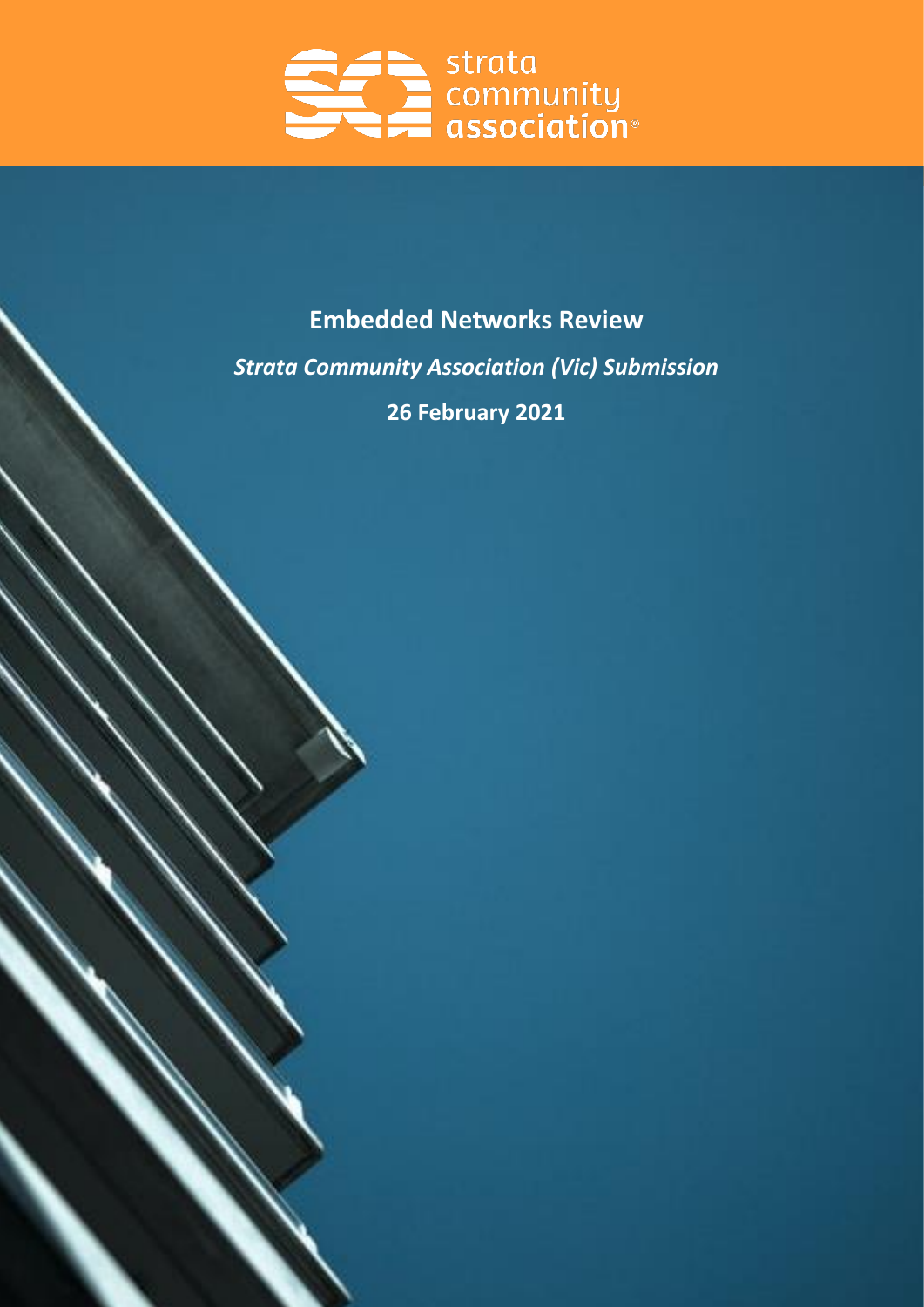

# **Introduction**

Strata Community Association (Vic) Ltd is the peak body for the Owners Corporations sector, which comprises residential properties ranging from two units in a suburban street to many hundreds of units in inner city apartment buildings. Owners Corporations represent property valued at over \$300 billion dollars and encompass commercial, retail, lifestyle resorts, retirement villages, car parks, storage facilities, industrial and, increasingly, mixed developments. More than \$1 billion per year is collected and spent. There are currently more than 85,000 active owners corporations in Victoria, covering more than 772,000 individual lots. It is estimated that around 1.5 million Victorians — a quarter of the state's population — either live in, or own property in, an owners corporation.

#### **Background – Strata Community Association (Vic)**

SCA Victoria was established in 1990, it succeeds Owners Corporations Victoria (OCV) and Institute of Body Corporate Managers Victoria (IBCMV). SCA (Vic) members comprise more than 80 per cent of all professional owners corporation managers, with over 800 members managing upwards of 450,000 lots. SCA (Vic) Associate members are industry suppliers, including waste management providers, Essential Safety Measures managers, quantity surveyors, insurers, lawyers, accountants, facility managers, property valuers, building maintenance and tradespeople. Members benefit from representation, support, advice, and promotion. With Continuing Professional Development (CPD), Best Practice Guidelines on regulatory and legislative amendments, updates on VCAT determinations and emerging issues, SCA members are best placed to manage OCs and empower Lot Owners and occupiers.

In Victoria, the Owners Corporations Act 2006 defines an Owners Corporation as a 'body corporate which is incorporated by registration of a plan of subdivision or a plan of strata or cluster subdivision.' The individual Lot Owners form a collective known as an Owners Corporation (OC). This is a legal entity which must comply with its governing legislation and enabled regulations. Owners Corporations can choose to appoint a registered manager who will act on their direction, including engaging contractors for maintenance and repairs, on behalf of the OC. The responsibility to maintain common property and shared services is that of the owners corporation. The manager assists the OC to meet these and other obligations. As part of the Annual General Meeting, Lot Owners collectively agree on a budget to fund the ongoing maintenance and shared service costs. Items agreed can include the management fee, caretaking costs including gardening, utility charges, repairs to essential services, insurance premiums and waste management expenses. These are funded through fees/levies.

**For further information about this consultation, please contact Shaun Brockman, National Policy and Advocacy Manager, SCA. [Shaun.brockman@strata.community.](mailto:Shaun.brockman@strata.community)**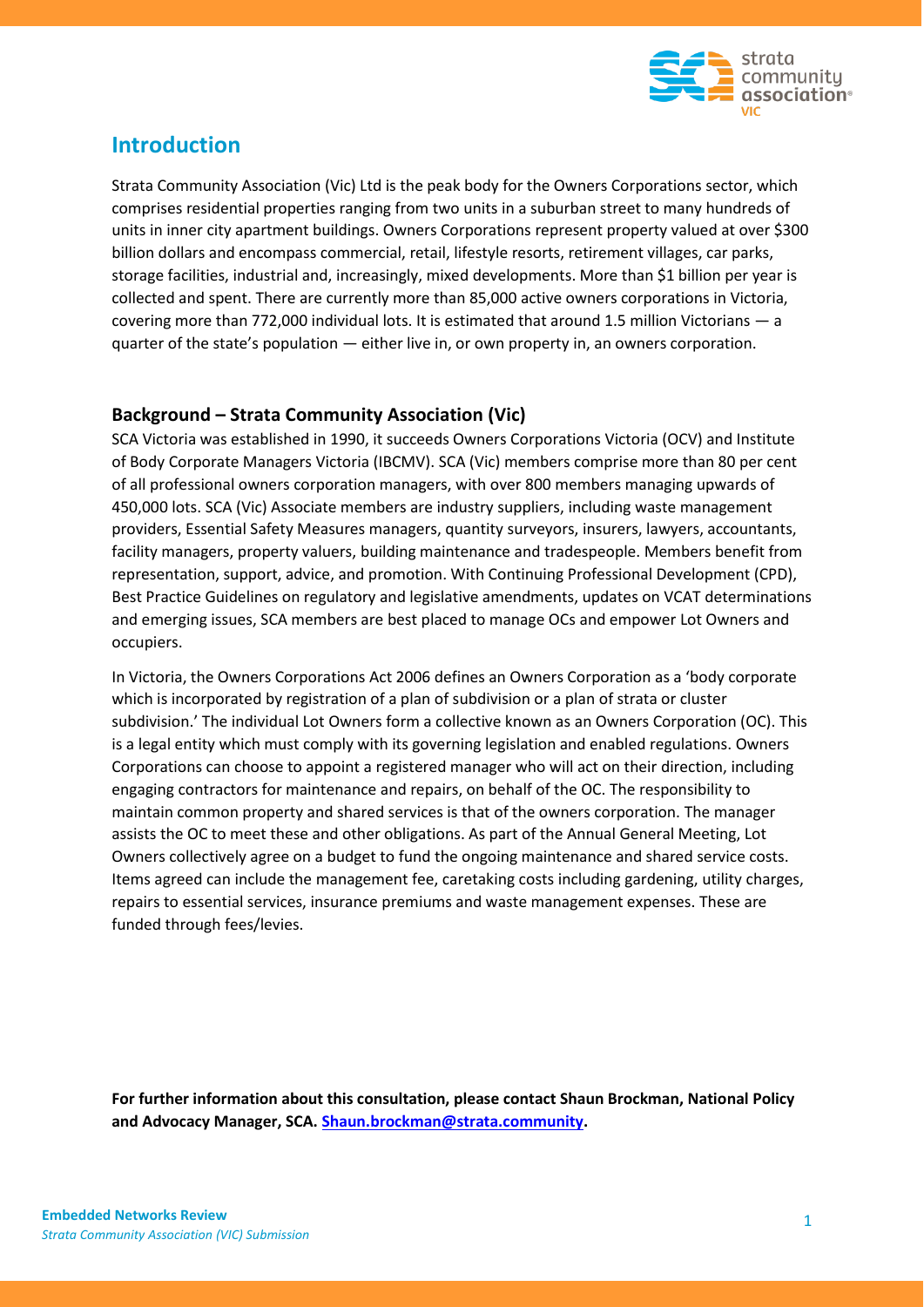

# **SCA (Vic)'s Response to the Embedded Networks Review**

## **SCA Submission Highlights**

SCA (Vic) recognises the importance of the Embedded Networks Review as the first step towards ensuring that lot owners, owners corporations and residents currently using embedded networks are afforded the same choices, consumer rights and protections as those using non-embedded energy supply networks.

SCA supports the establishment of a bespoke framework for Victoria, drawing upon recommendations made by the Australian Energy Market Commission's (AEMC) *Retail Energy Competition Review* (2019). The review specifically recognises the unfair situation facing embedded network users given the nature of existing supply arrangements and an inability for said users to easily switch providers based on a **competitive price, creating disproportionately high costs, which are ultimately passed on from owners to tenants.** 

The AEMC's framework serves as an example of how embedded network users such as those in other states and territories can be afforded greater access to a competitive energy market, with the result of lower costs to building owners and residents. In 2019, the AEMC recommended provisions of the framework concerning embedded networks be reviewed ahead of potential approval and implementation in New South Wales, South Australia, and South-East Queensland in the future. SCA recommends that any future changes to embedded network regulations made by the Victorian Essential Services Commission should follow this framework.

In advocating for appropriate reform of embedded network regulations, SCA also recognises the **importance of ensuring adequate protection of legacy embedded networks** are considered in legislative changes. Appropriate support measures geared toward retrofitting existing networks where possible, categorising existing embedded network fixtures under any new regulations, or increased penalties for non-compliance by operators of embedded networks to existing and future regulations, should be considered.

SCA has provided comment to many of the questions posed in the review paper, with particular focus on the proposed definition of a 'microgrid'. It is important that as a means of ensuring clarity in the regulations, that a comprehensive and detailed criterion is established so that embedded network users are not unfairly targeted by these changes in the future regarding adequacy of existing infrastructure.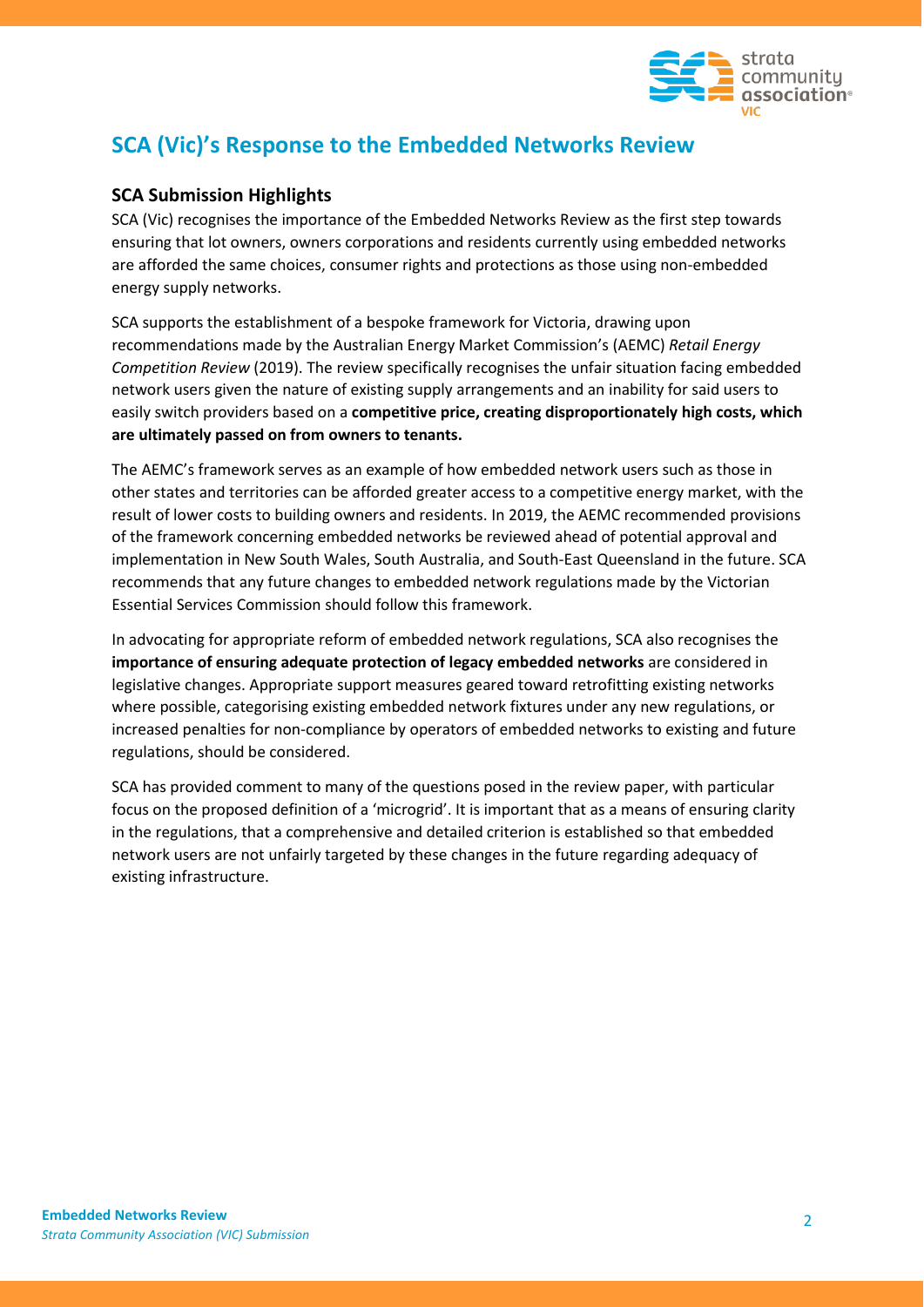

#### **SCA Responses to Consultation Questions**

# **Q1. What processes exist to ensure the interests of owners and occupants are considered at the start of, and throughout, the embedded network design lifecycle?**

Under the Owners Corporation Act 2006, the initial owners has a duty to:

- act honestly, in good faith and with due care and diligence in the interests of the owners corporation.
- take all reasonable steps to enforce any domestic building contract that affects the owners corporation.

There are no enforcement mechanisms in place to enforce these provisions.

#### **Q3. What do you consider to be an appropriate definition for a microgrid?**

A number of minimum requirements should be met to determine qualification as a microgrid, including:

- It must have one or more forms of local energy generation.
- It must be able to disconnect from the national grid and operate independently.
- It must have a technical management system which manages the generators, batteries, or energy systems effectively.

If the government is seeking to employ a more specific definition, here is a simple example:

*A microgrid is a localised energy grid with control capability, which means it can disconnect from distribution or transmission grids to potentially operate autonomously.* 

# **Q4. What is the most effective way to offer an exemption for microgrids? How can the proposed exemption pathway for microgrids ensure the benefits of microgrids are passed onto customers?**

A microgrid differs from an embedded network in that it is generally used on commercial or communal properties Microgrids are often established as a means of ensuring energy security for a property, lower running cost and greater sustainability. Properties such as campuses, military bases, shopping centres, factories and hospitals may use microgrids to ensure no disruption of supply in the event of a potential outage.

A criteria-based approach to defining microgrids, considering current capabilities of the technology in this area, should be adopted.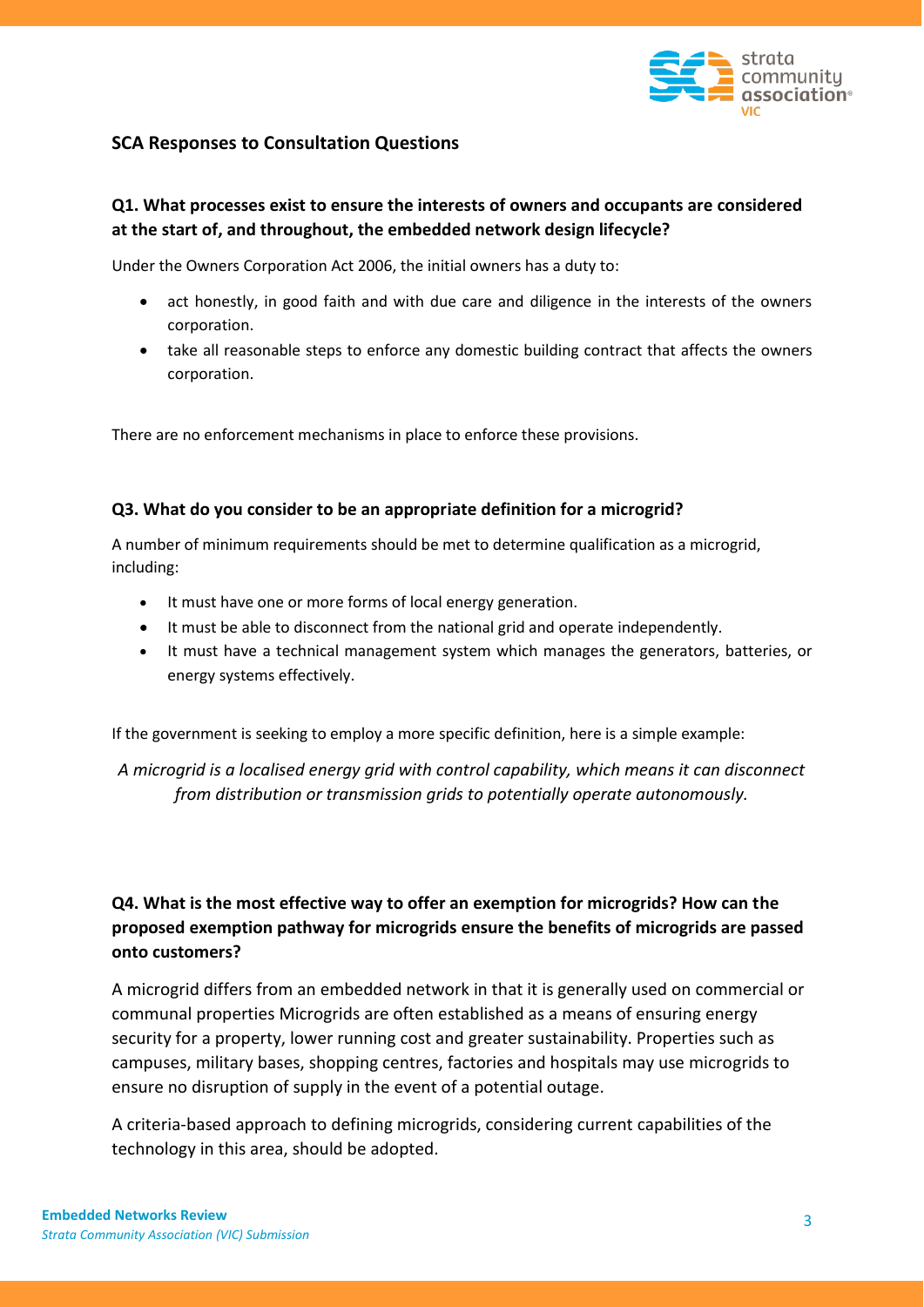

# **Q6. What are the most important protections to be extended to embedded network customers?**

Embedded network users are entitled to the same consumer rights and protections and access to competitive energy prices as those using non-embedded network customers. These rights should include shorter contract lengths with no automatic rollover, greater disclosure from providers and accountability, and access to a competitively priced energy market.

Customers should be able to engage in full retail choice, removing the current limitations for a customer to go on-market to find the best price. Very simply, the same protections offered to a market retail customer should be offered to an embedded network's customer, and they should attract commensurate levels of policing for compliance and penalties for non-compliance.

For legacy networks, the government should consider a generous transition period for existing embedded networks to comply with new rules and regulations. Even though applying a transition period may be onerous for existing customers, it will be the best way to ensure the customers using those networks are granted the protections and rights that new providers enjoy.

Alternatively, where cost considerations obstruct the prospects of timely implementation, SCA recommends that legacy networks should be grandfathered into any future regulations.

# **Q11. What are the main practical barriers to customers in embedded networks accessing retail market competition? How can these barriers be removed? Are there any issues specific to customers in long-term caravan parks and other residential embedded network settings?**

At present, users of embedded networks face a lack of oversight, with no requisite ability to liaise with the ombudsman unless the OC has joined the ombudsman's scheme. This is detrimental to efforts to resolve disputes which may arise with providers. There is a disparity between this circumstance and the circumstances of non-embedded network users, which do have the capability to access these resources.

Embedded network users are not able at present to access effective arrangements to meet distribution costs settlements with energy providers and embedded operators, should a user go onmarket. Additionally, there is a detrimental effect of a lack of discoverability of embedded network users. These in turn increases costs for energy providers and discourages offers, as well as needlessly increasing consumer costs.

While in theory, embedded network users may be able to access licensed retailers, there is no incentive for said retailers to render services to these users due to the issues of cost surrounding network infrastructure, as well as the way this market is structured.

Parity in conditions between embedded network users and retail users will eliminate those barriers.

By default, many embedded network users are designated as being 'off market' to operators and providers, resulting in effective split-billing for distribution and service charges upon changing this status to 'on-market'. Resolution of this issue is automated and between the provider and operator businesses, remaining invisible to the consumer.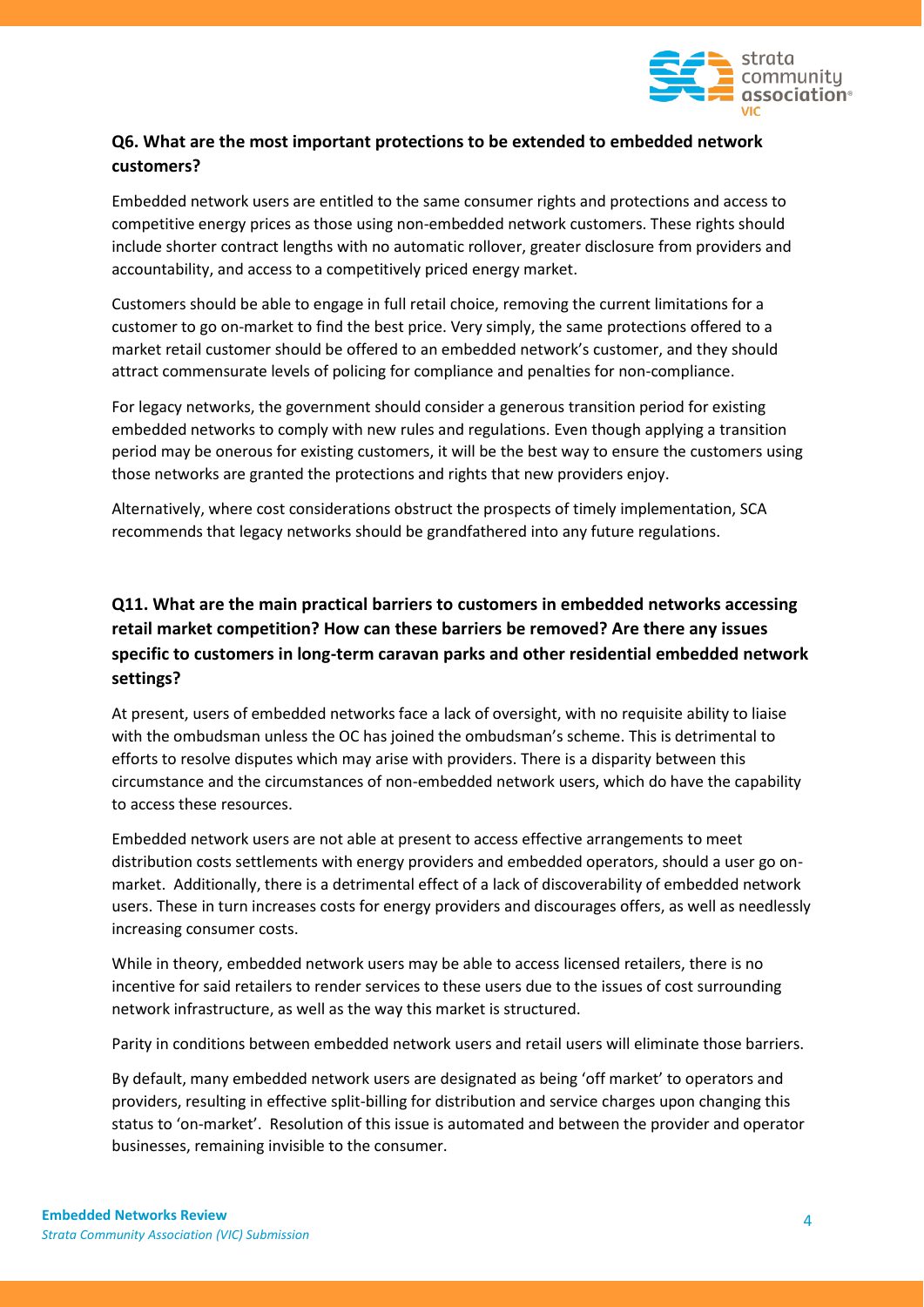

Embedded Network Operators in Victoria are currently not required at the time of writing to be registered; the AEMC framework recommends the introduction of an "Authorised On-Selling Retailer" to address this issue and SCA recommends that this measure should be adopted in Victoria.

The proposed AEMC framework addresses all of these barriers, while increasing consumer access to a freer and fairer energy market.

Some of the more practical, on the ground barriers include:

- The cost of meter replacement from private to market metering who bears the cost?
- It is far more difficult for energy retailers to 'discover' off-market customers with their information systems, making it more expensive to target customers.
- Network distribution obligations are not well developed, and often customers going onmarket, can end up with two bills (i.e., energy retailer's charges plus the embedded network operator's distribution charges), creating administrative strain for energy retailers and associated services.
- The proposed national framework by the AEMC will deliver greater choice and reduce barriers such as metering.

The major barriers to market competition are conditions faced by the two sets of users.

## **Q12. What would be the best way to ensure embedded network customers can access competitive price outcomes?**

Shortening contract lengths and ensuring no automatic rollover mechanisms in energy contracts for embedded network users, implemented in tandem with the rest of the AEMC framework, will allow greater oversight and ensure the enforcement of accountability of energy providers serving these customers. Creating equal rights between embedded and non-embedded customers is critical.

# **Q16. How are financial benefits of embedded networks shared between the developer, the third-party service provider and the customer in practice?**

There are many different models, here is a brief run down for each:

- 1. In a for-profit scheme, parties external to the scheme set the rates and benefit from the profits generated.
- 2. In a for-profit scheme where parties external to the site *and* the owners corporation set the rates and share the profits.
- 3. In a for-profit scheme exclusively run by OC, the rates set by OC and benefit from the profits generated are to pay for infrastructure maintenance and replacement.
- 4. Not for profit scheme exclusively run by OC the rates are set by the OC and are to achieve the goals of the OC for example sustainability purchasing green power or choosing the invest in the delivery of cheapest energy options.
- 5. Owners Corporations have converted existing buildings to an embedded network based on their strategic gaols for their communities.